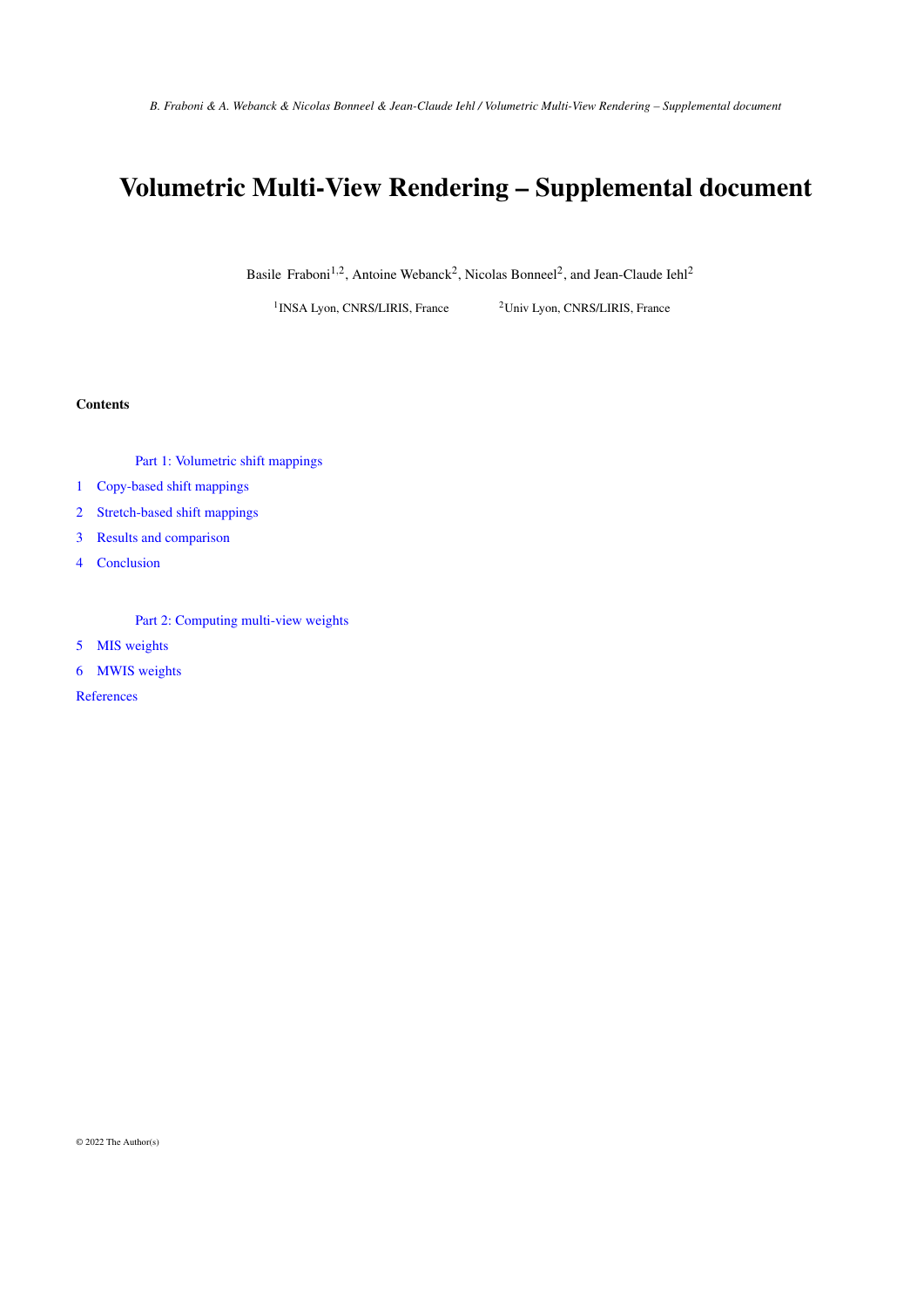# <span id="page-1-4"></span><span id="page-1-0"></span>PART ONE

# Volumetric shift mappings

<span id="page-1-2"></span>Shifting medium interactions consists in transforming the depth *t* of an interaction sampled using *delta tracking* [\[NGHJ18,](#page-9-0)[MGJ19\]](#page-9-1) on a base segment that traverses one or several volume sections, to another valid depth location  $t'$  on a target segment also traversing volume sections as illustrated in [Figure 1.](#page-1-2) A shift location should ensure that the pdf of the shifted interaction is well defined to be valid – i.e. inside a medium. Note that we discuss shift mappings of null interactions in this document, as the main article application requires null shifts only, but the technique is applicable for scattering and absorption interactions.



Figure 1: *Volumetric chains shift mapping configuration.*

### <span id="page-1-1"></span>1. Copy-based shift mappings

<span id="page-1-3"></span>We first present copy-based transformations that have been proposed and used multiple times in previous work to shift interactions, such as re-using the same random numbers that generated the base interaction depth. These shift mappings however lead to some failure cases that are depicted in [Figure 2.](#page-1-3)



Figure 2: *Volumetric chains shift mapping failures. Given a base path segment (top) composed of several null interactions, the transformed interactions on the target segment (bottom) are constructed by reusing the same free-flight distances – i.e. raw depths. This results in a family of invalid shifts, when shifted interactions fall outside of the medium sections or the segment. Not only depth copy but primary sample copy and optical depth copy shift mapping suffer from the same failure cases.*

#### 1.1. Raw depth copy

First consider the naive approach of replicating the exact free-flight distances*t* that has been sampled on the base segment for a null interaction *x*. We hence get the following mapping with its associated Jacobian:

$$
t' = S(t) = t \qquad \left| \frac{\mathrm{d}S(t)}{\mathrm{d}t} \right| = |S'(t)| = 1 \tag{1}
$$

The pdf of a shifted interaction writes:

$$
p(x') = p(t')P_n(x') = p(t) |S'(t)|^{-1} P_n(x') = p(t)P_n(x')
$$
\n(2)

where  $P_n(x)$  is the probability of *x* being a null interaction [\[NGHJ18\]](#page-9-0). However, by reusing the same raw sample depth some of the transformed volume interactions may even end up either outside of the medium section or farther than the segment endpoints. This approach has been proposed, and successful, in gradient domain methods [\[GHV](#page-9-2)<sup>∗</sup>18], though authors mention that some interactions may be invalid. But we aim at reusing on segments that can be geometrically very different (e.g. two disjoint points of view observing the same pivot), hence this simple shift mapping may lead to a whole family of invalid shifted segment, as illustrated in [Figure 2.](#page-1-3) On the contrary, we want to enforce transformed null scattering interactions to fall inside medium sections, to increase our chances to find a valid shifted segment.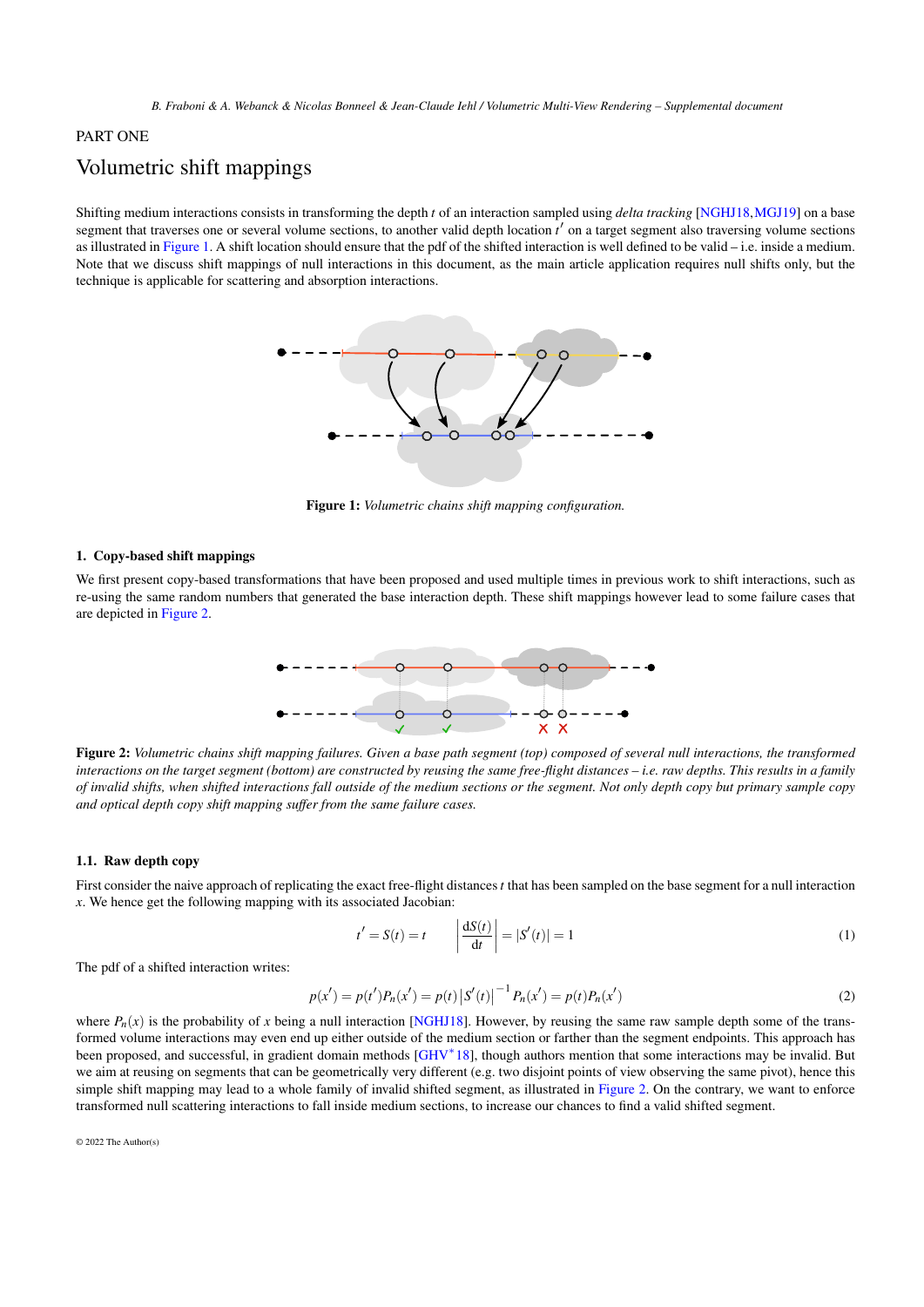<span id="page-2-2"></span><span id="page-2-1"></span>

| <b>Shifts</b>          | Copy                                                                         | Linear Stretch                                                                                                                                                                                                                                                                                                                                                                                                           |
|------------------------|------------------------------------------------------------------------------|--------------------------------------------------------------------------------------------------------------------------------------------------------------------------------------------------------------------------------------------------------------------------------------------------------------------------------------------------------------------------------------------------------------------------|
| Primary Sample         | $u' = u \Leftrightarrow t' = \frac{\bar{\mu}}{\bar{u}'}t$                    | $u' = C \cdot u \Leftrightarrow t' = \frac{-\log(1 - C + C \exp(-\overline{\tau}(t)))}{\overline{u}'} + R$                                                                                                                                                                                                                                                                                                               |
|                        | $\left \frac{\partial t'}{\partial t}\right  = \frac{\bar{\mu}}{\bar{\mu}'}$ | $\left \begin{array}{c} \left \frac{\partial t'}{\partial t}\right =\frac{\bar{\mu} \cdot C}{\bar{\mu}'(C-(C-1)e^{\bar{\mu}\cdot t})} \end{array}\right $<br>$C = \frac{1-\bar{T}(t'_{max})}{1-\bar{T}(t-)}$                                                                                                                                                                                                             |
| Raw Depth              |                                                                              |                                                                                                                                                                                                                                                                                                                                                                                                                          |
|                        | $t' = t$<br>$\left \frac{\partial t'}{\partial t}\right  = 1$                | $t' = C \cdot t$<br>$\left  \frac{\partial t'}{\partial t} \right  = C$<br>$C = \frac{t'_{\text{max}}}{t_{\text{max}}}$                                                                                                                                                                                                                                                                                                  |
|                        |                                                                              |                                                                                                                                                                                                                                                                                                                                                                                                                          |
| Majorant Optical Depth |                                                                              |                                                                                                                                                                                                                                                                                                                                                                                                                          |
|                        |                                                                              | $\begin{array}{ c c } \bar{\tau}'=\bar{\tau}\Leftrightarrow t'=\frac{\bar{\mu}}{\bar{\mu}'}t+R & \bar{\tau}'=C\cdot\bar{\tau}\Leftrightarrow t'=C\cdot\frac{\bar{\mu}}{\bar{\mu}'}t+R \ \left \frac{\partial t'}{\partial t}\right =\frac{\bar{\mu}}{\bar{\mu}'} & \left \frac{\partial t'}{\partial t}\right =C\cdot\frac{\bar{\mu}}{\bar{\mu}'} & \ C=\frac{\bar{\tau}'_{\rm max}}{\bar{\tau}_{\rm max}'} \end{array}$ |
|                        |                                                                              |                                                                                                                                                                                                                                                                                                                                                                                                                          |

| <b>Table 1:</b> Shift mappings comparison |  |  |
|-------------------------------------------|--|--|
|-------------------------------------------|--|--|

#### 1.2. Primary sample copy

Another common approach is random sequence replay [\[KSKAC02,](#page-9-3) [BJNJ17\]](#page-9-4) – i.e. reusing the uniform random numbers that generated the base interaction. Hence, each shifted interaction  $x'$  is constructed using the random sample  $u' = u$ , that has been used to generate the base interaction *x*. Using the free-flight sampling construction (delta tracking) that samples an homogenized medium of constant majorant (denoted  $\bar{\mu}$  on the base segment and  $\bar{\mu}'$  on the target segment), the shift mapping is computed as follows:

$$
t' = -\frac{\log(1 - u')}{\bar{\mu}'} = -\frac{\log(1 - u)}{\bar{\mu}'} = -\frac{\bar{\mu}}{\bar{\mu}'}\frac{\log(1 - u)}{\bar{\mu}} = \frac{\bar{\mu}}{\bar{\mu}'}t = S(t) \qquad \left|\frac{dS(t)}{dt}\right| = |S'(t)| = \frac{\bar{\mu}}{\bar{\mu}'}\tag{3}
$$

The shifted depth is thus a stretched version of the base depth, and the interaction PDF reads:

$$
p(x') = p(t')P_n(x') = p(t) |S'(t)|^{-1} P_n(x') = p(t)\frac{\bar{\mu}'}{\bar{\mu}} P_n(x')
$$
\n(4)

Again, this way of transforming null interactions may result in invalid shifted interactions, for example when the medium majorant extinction coefficients are equals,  $\bar{\mu}' = \bar{\mu} \Leftrightarrow \frac{\bar{\mu}}{\bar{\mu}'} = 1$ , we fall back to the invalid case depicted in [Figure 2.](#page-1-3) Another drawback of both depth and PSS copy approaches is there is no obvious way to shift interactions in presence of several disjoint medium sections easily.

#### 1.3. Majorant optical depth copy

A last solution to consider in the family of copy-based shifts, is the majorant optical depth copy  $\bar{\tau}'(t') = \bar{\tau}(t)$ , where the majorant optical depth of an interaction is copied to find the shifted interaction. We will not detail the complete derivation, but again, this scheme can lead to invalid shifts since shifted interactions are not bounded inside the medium sections on the target segment. For example using the configuration depicted in [Figure 2](#page-1-3) and given equal majorants in base and target volumes,  $\bar{\mu} = \bar{\mu}' = 1$ , the majorant optical depth copy is equivalent to raw depth copy and results in the same failure case that precludes the construction of a whole family of shifts.

#### <span id="page-2-0"></span>2. Stretch-based shift mappings

Alternatively, we present three different new shift mappings, summarized in [Table 1,](#page-2-1) that transform base interactions, such that the resulting shifted interactions fall within the medium sections of the target segment. We construct shifted interactions by stretching the cumulated raw depth, the majorant optical depth and the primary samples, by deriving their correct stretching constants and their respective Jacobian determinants.

#### 2.1. Raw depth linear stretch

A simple solution to shift from the base segment to the other by ensuring the shifted interactions to fall inside the target medium sections is to reuse the normalized cumulated distance of the base interactions. This solution corresponds to a linear stretch of the depth traversed in media.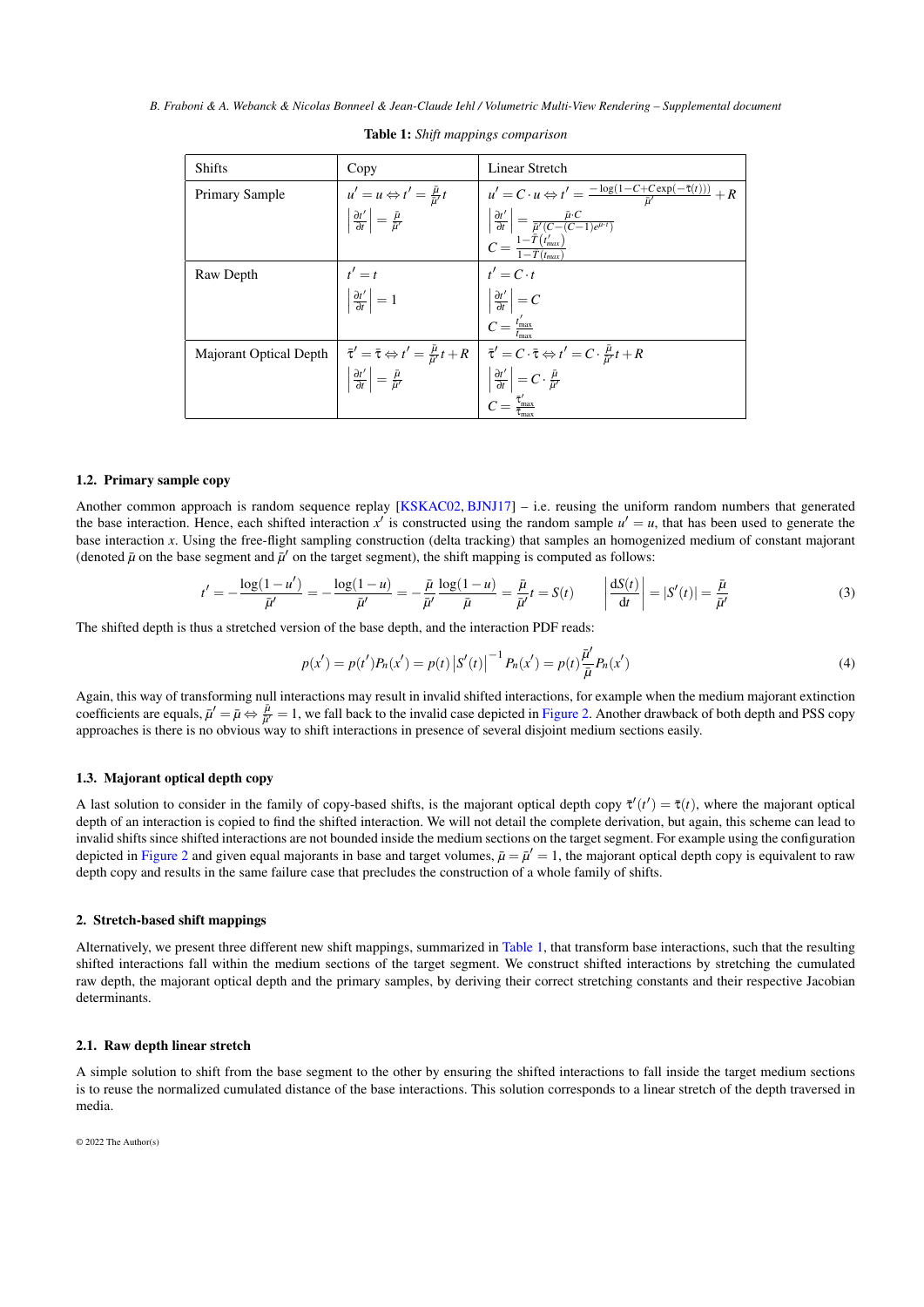Normalized cumulated distance. We define the *cumulated depth of traversed medium* of an interaction at distance *t* as follows:

<span id="page-3-0"></span>
$$
l(t) = \int_0^t V(x) \mathrm{d}x \tag{5}
$$

where  $V(x)$  is an indicator function that equals one if x is within a medium zero otherwise. Note that the cumulated depth can be obtained by summing over each volume interval until reaching the distance *t*:

$$
l(t) = \sum_{j=1}^{n_t} (\min(t, t_{\max,j}) - t_{\min,j}) = t - t_{\min,n_t} + \sum_{j=1}^{n_t - 1} (t_{\max,j} - t_{\min,j})
$$
(6)

where  $n_t$  is the volume section index containing depth *t* on the base segment, and  $t_{\text{min},j}$  and  $t_{\text{max},j}$  are the entry and the exit of the j-eth volume section of the base segment. Dividing *l*(*t*) by the total cumulated depth of traversed medium *l*max on a segment gives the *normalized cumulated raw depth*.

Shift formulation. The mapping is then defined by copying the normalized cumulated raw depth of the base interactions:

$$
\frac{l'(t')}{l'_{\text{max}}} = \frac{l(t)}{l_{\text{max}}} \Leftrightarrow l'(t') = \frac{l'_{\text{max}}}{l_{\text{max}}} \cdot l(t) \Leftrightarrow l'(t') = C \cdot l(t) \tag{7}
$$

and  $C = \frac{l'_{\text{max}}}{l_{\text{max}}}$  is a constant defined by the base and the target segment total volume sections cumulated lengths. Plugging the piecewise constant definition of the cumulated depth [\(Equation 6\)](#page-3-0) into the latter equation leads to the expression of the shifted interaction depth *t'* as a function of the base interaction depth *t*:

$$
l'(t') = C \cdot l(t)
$$
  
\n
$$
\Leftrightarrow \sum_{i=1}^{n_{t'}} (\min(t', t'_{\max,i}) - t'_{\min,i}) = C \cdot \sum_{j=1}^{n_t} (\min(t, t_{\max,j}) - t_{\min,j})
$$
  
\n
$$
\Leftrightarrow t' + a_1 = C \cdot [t + a_2]
$$
  
\n
$$
\Leftrightarrow t' = C \cdot t + R
$$
  
\n
$$
\Leftrightarrow t' = S_{\text{raw}}(t)
$$
\n(8)

where  $a_1 = \sum_{i=1}^{n_t} \binom{t'_{\max,i} - t'_{\min,i}}{t'_{\max,i} - t'_{\min,i}}$ ,  $a_2 = \sum_{j=1}^{n_t-1} \left( t_{\max,j} - t_{\min,j} \right) - t_{\min,m}$  and  $R = C \cdot a_2 - a_1$ . Applying the transformation for each base null interaction completes the construction of the shifted segment.

**Jacobian determinant and PDF.** The Jacobian of this mapping is straightforward to compute and is constant – i.e. global – on the whole segment:

$$
\left| \frac{dS_{\text{raw}}(t)}{dt} \right| = |S_{\text{raw}}'(t)| = C = \frac{l_{\text{max}}'}{l_{\text{max}}} \tag{9}
$$

Finally the PDF of a transformed interaction can be expressed as:

$$
p(x') = p(t')P_n(x') = p(t) |S'_{\text{raw}}(t)|^{-1} P_n(x') = p(t) \frac{l_{\text{max}}}{l'_{\text{max}}} P_n(x')
$$
\n(10)

Discussion. In the presence of one medium section on the base and the target segment, this mapping corresponds to a linear stretch of the raw depth. This shift mapping allows a simple construction of the transformed interactions and a simple Jacobian evaluation that is global on the whole segment. However the resulting distribution of null interactions does not account for the properties of the traversed medium sections – e.g. the majorant extinction coefficients of each interval, or the traversed transmittance. We present next two shift mappings that better account for volume properties to better distribute the shifted interactions.

#### 2.2. Majorant optical depth linear stretch

Another solution is to take into account the majorant optical depth  $\bar{\tau}$  of each null interaction in the volume sections, to accurately stretch the interactions positions w.r.t the volume density.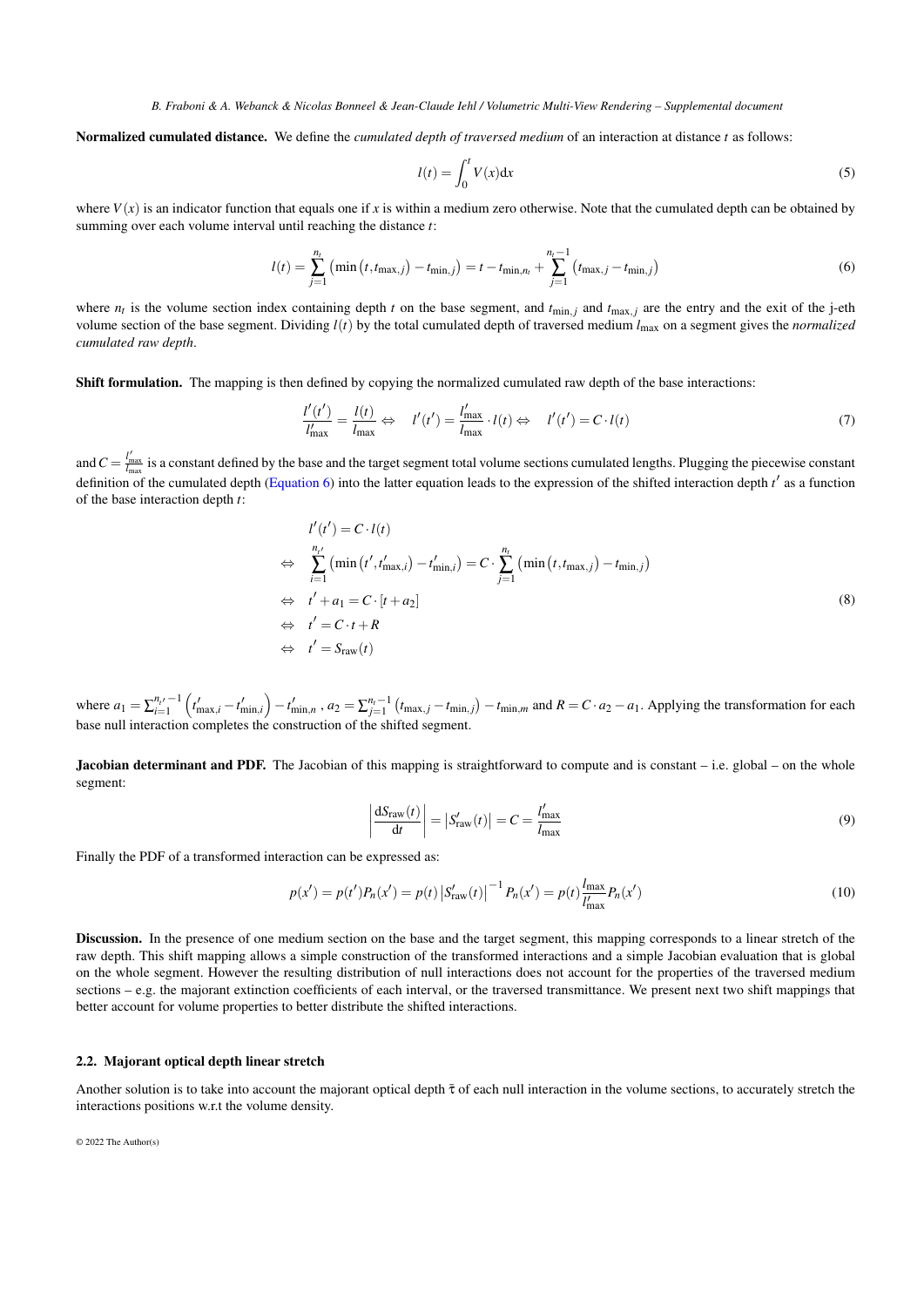Majorant optical depth. The majorant optical depth is obtained by integrating the majorant extinction coefficient from the medium entry to the interaction position:

<span id="page-4-0"></span>
$$
\bar{\tau}(t) = \int_0^t \bar{\mu}(x) dx
$$
\n(11)

As the majorant coefficient is constant over medium sections and zero outside, the majorant optical depth is piecewise linear. It thus can be obtained by summing over the medium sections crossed along the prefix until reaching the interaction at depth *t*:

$$
\bar{\tau}(t) = \sum_{j}^{n_{t}} \bar{\mu}_{j} \left( \min \left( t, t_{\max,j} \right) - t_{\min,j} \right)
$$
\n
$$
= \bar{\mu}_{n_{t}} \left( t - t_{\min,n_{t}} \right) + \sum_{j}^{n_{t}-1} \bar{\mu}_{j} \left( t_{\max,j} - t_{\min,j} \right)
$$
\n(12)

where  $t_{\text{min}, j}$  and  $t_{\text{max}, j}$  are the entry and exit depths of the j-th volume section and  $n_t$  is the index of the volume section containing depth *t*. In case of overlapping media, we replace the unique majorant of a section  $\mu_j$  by the sum of majorants in overlapping sections  $\sum_k \mu_{k,j}$ . Dividing  $\bar{\tau}(t)$  by the total majorant optical depth  $\bar{\tau}_{\text{max}}$  on a segment gives the *normalized majorant optical depth*.

Shift formulation. The mapping is then defined by copying the normalized majorant optical depth of the base interactions:

$$
\frac{\bar{\tau}'(t')}{\bar{\tau}'_{\text{max}}} = \frac{\bar{\tau}(t)}{\bar{\tau}_{\text{max}}} \Leftrightarrow \quad \bar{\tau}'(t') = \frac{\bar{\tau}'_{\text{max}}}{\bar{\tau}_{\text{max}}} \bar{\tau}(t) \Leftrightarrow \quad \bar{\tau}'(t') = C \cdot \bar{\tau}(t)
$$
\n(13)

where  $C = \frac{\bar{\tau}_{\text{max}}'}{\bar{\tau}_{\text{max}}}$  is a constant defined by the base and the target segment volume sections total majorant optical depth. Plugging the piecewise constant definition of the majorant optical depth [\(Equation 12\)](#page-4-0) into the latter equation leads to the expression of the shifted interaction depth  $t'$  as a function of the base interaction depth  $t$ :

$$
\begin{aligned}\n\vec{\tau}'(t') &= C \cdot \bar{\tau}(t) \\
&\Leftrightarrow \sum_{i=1}^{n_{t'}} \bar{\mu}'_i \left( \min\left(t', t'_{\max,i}\right) - t'_{\min,i} \right) = C \cdot \sum_{j=1}^{n_t} \bar{\mu}_j \left( \min\left(t, t_{\max,j}\right) - t_{\min,j}\right) \\
&\Leftrightarrow \bar{\mu}'_{n_{t'}} \cdot t' + a_1 = C \cdot [\bar{\mu}_{n_t} \cdot t + a_2] \\
&\Leftrightarrow t' = C \cdot \frac{\bar{\mu}_{n_t}}{\bar{\mu}'_{n_{t'}}} \cdot t + R \\
&\Leftrightarrow t' = S_{\text{mod}}(t)\n\end{aligned} \tag{14}
$$

where  $a_1 = \sum_{i=1}^{n_t} \bar{\mu}'_i \left( t'_{\max,i} - t'_{\min,i} \right) - \bar{\mu}'_{n_t} \cdot t'_{\min,n_t}$ ,  $a_2 = \sum_{j=1}^{n_t-1} \bar{\mu}_j \left( t_{\max,j} - t_{\min,j} \right) - \bar{\mu}_{n_t} \cdot t_{\min,n_t}$  and  $R = \frac{C \cdot a_2 - a_1}{\bar{\mu}'_n}$ . Applying the transformation for each base null interaction completes the construction of the shifted segment.

Jacobian determinant and PDF. The Jacobian determinant of the complete transformation is:

$$
\left| \frac{\mathrm{d}S_{\text{mod}}(t)}{\mathrm{d}t} \right| = \left| S'_{\text{mod}}(t) \right| = C \cdot \frac{\bar{\mu}_{n_t}}{\bar{\mu}_{n_{t'}}'} = \frac{\tau'_{\text{max}}}{\tau_{\text{max}}} \cdot \frac{\bar{\mu}_{n_t}}{\bar{\mu}_{n_{t'}}'}
$$
(15)

Finally the PDF of a transformed interaction reads:

$$
p(x'_i) = p(t_i) |S'_{\text{mod}}(t)|^{-1} P_n(x'_i) = p(t_i) \frac{\tau_{\text{max}}}{\tau_{\text{max}}} \cdot \frac{\bar{\mu}'_{n_i}}{\bar{\mu}_{n_i}} P_n(x'_i)
$$
(16)

Discussion. In the presence of one medium section on the base and the target segment, this mapping corresponds to a linear stretch of the majorant optical depth. Note that in contrary to the raw depth mapping, the Jacobian determinant is local, i.e. it may vary for each interaction due to the presence of the base section majorant  $\bar{\mu}_{n_t}$ , associated with the base interaction at distance *t*, and the target section majorant  $\bar{\mu}'_{n_t}$ associated with the shifted interaction at distance t'.

#### 2.3. Primary sample linear stretch

The common free-flight sampling approach is unbounded, hence for a given uniform random number *u* the resulting sampled distance *t* lie between zero and infinity. However the primary sample can be renormalized over a bounded interval using the integral of the combined transmittance over this interval. Another slightly more complicated working approach is to linearly stretch the primary random sample such that the resulting shifted free-flight distance is bounded in the target volume interval.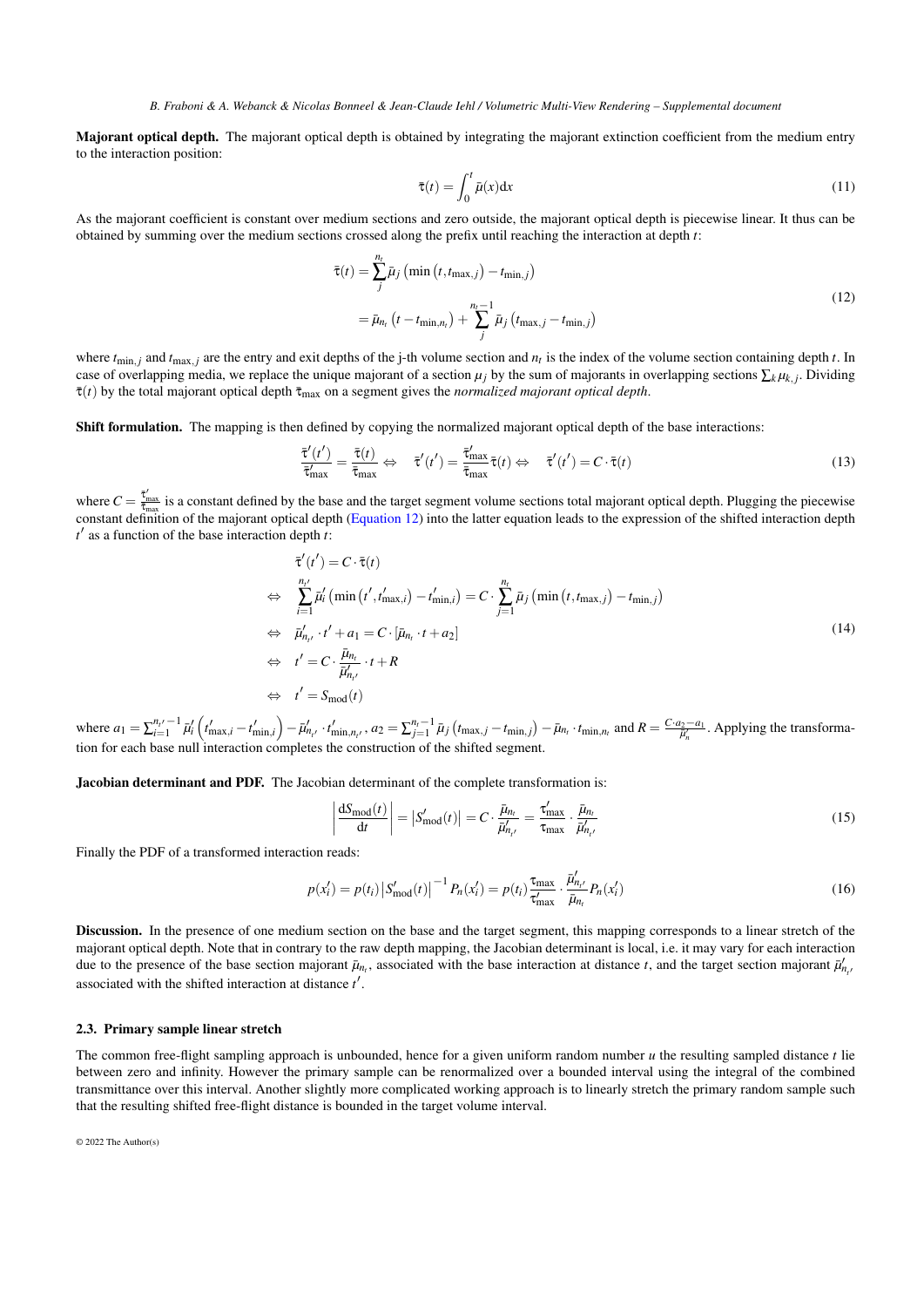Primary random sample. The primary random sample *u* associated with a free-flight sampled distance *t* equals the integral of the combined transmittance until *t*:

<span id="page-5-0"></span>
$$
u = \int_0^t \bar{T}(t) = 1 - \bar{T}(t) = 1 - \exp(-\bar{\tau}(t))
$$
\n(17)

Note that the majorant extinction coefficient is either constant or piecewise constant if several volume sections are crossed. Hence the combined transmittance can be obtained using a product of the transmittance over each interval of constant majorant  $\bar{\mu}_i$ , or using the inverse exponential of the piecewise optical depth, until reaching the interaction at distance  $t$  contained in section  $n_t$ :

$$
\begin{aligned} \bar{T}(t) &= \exp\left(-\bar{\tau}(t)\right) \\ &= \exp\left(-\sum_{j}^{n_t} \bar{\mu}_j \left(\min\left(t, t_{\max,j}\right) - t_{\min,j}\right)\right) \\ &= \prod_{j}^{n_t} \exp\left(-\bar{\mu}_j \left(\min\left(t, t_{\max,j}\right) - t_{\min,j}\right)\right) \end{aligned} \tag{18}
$$

where  $t_{\text{min}}$ , *j* and  $t_{\text{max}}$ , *j* are the entry and exit depths of the j-th volume section and  $n_t$  is the index of the volume section containing depth *t*. Dividing the primary sample *u* by the integral of the combined transmittance *u*max along a segment gives the *normalized random sample*.

Shift formulation. The mapping is then defined by copying the normalized random sample of the base interactions:

$$
\frac{u'}{u'_{\text{max}}} = \frac{u}{u_{\text{max}}} \Leftrightarrow u' = \frac{u'_{\text{max}}}{u_{\text{max}}} \cdot u \Leftrightarrow u' = C \cdot u \tag{19}
$$

where  $C = \frac{u'_{\text{max}}}{u_{\text{max}}}$  is a constant defined by the integral of the combined transmittance on the base segment and the target segment. Plugging the piecewise constant definition of the majorant optical depth [\(Equation 18\)](#page-5-0) into the latter equation leads to the expression the shifted interaction depth  $t'$  as a function of the base interaction depth  $t$ :

$$
u' = C \cdot u
$$
  
\n
$$
\Leftrightarrow 1 - \overline{T}(t') = C(1 - \overline{T}(t))
$$
  
\n
$$
\Leftrightarrow \overline{T}(t') = 1 - C(1 - \overline{T}(t))
$$
  
\n
$$
\Leftrightarrow \exp(-\overline{\tau}(t')) = 1 - C(1 - \overline{T}(t))
$$
  
\n
$$
\Leftrightarrow \overline{\tau}(t') = -\log(1 - C(1 - \overline{T}(t)))
$$
  
\n
$$
\Leftrightarrow \overline{\mu}'_{n_{t'}} \cdot t' = -\log(1 - C(1 - \overline{T}(t))) - a_1
$$
  
\n
$$
\Leftrightarrow t' = \frac{-\log(1 - C(1 - \overline{T}(t))) - a_1}{\overline{\mu}'_{n_{t'}}}
$$
  
\n
$$
\Leftrightarrow t' = \frac{-\log(1 - C + C \exp(-\overline{\tau}(t))) - a_1}{\overline{\mu}'_{n_{t'}}}
$$
  
\n
$$
\Leftrightarrow t' = S_{\text{pss}}(t)
$$
  
\n(20)

where  $\bar{\tau}(t')$  is given by [Equation 12](#page-4-0) and  $a_1 = \sum_{i=1}^{n_{t'}} \bar{l}_i' \left( t'_{\max,i} - t'_{\min,i} \right) - \bar{\mu}'_{n_{t'}} \cdot t'_{\min,n_{t'}}$ . Applying the transformation for each base null interaction completes the construction of the shifted segment.

Jacobian determinant and PDF. The Jacobian determinant of the complete transformation is:

$$
\left| \frac{\mathrm{d}S_{\mathrm{pss}}(t)}{\mathrm{d}t} \right| = \left| S_{\mathrm{pss}}'(t) \right| = \frac{\bar{\mu}_{n_t}}{\bar{\mu}_{n_t}'} \frac{C}{(C - (C - 1)\exp(\bar{\tau}(t)))}
$$
(21)

Finally the PDF of a transformed interaction is:

$$
p(x') = p(t) |S'_{\text{pss}}(t)|^{-1} P_n(x')
$$
 (22)

Discussion. The scaling factor *C* of the primary sample is the ratio of transmittance normalization terms over the base and target volume intervals. Although this approach is a valid shift, it requires evaluating several exponential and induces a slightly more complicated Jacobian to compute without significantly improving the repartition of the shifted samples.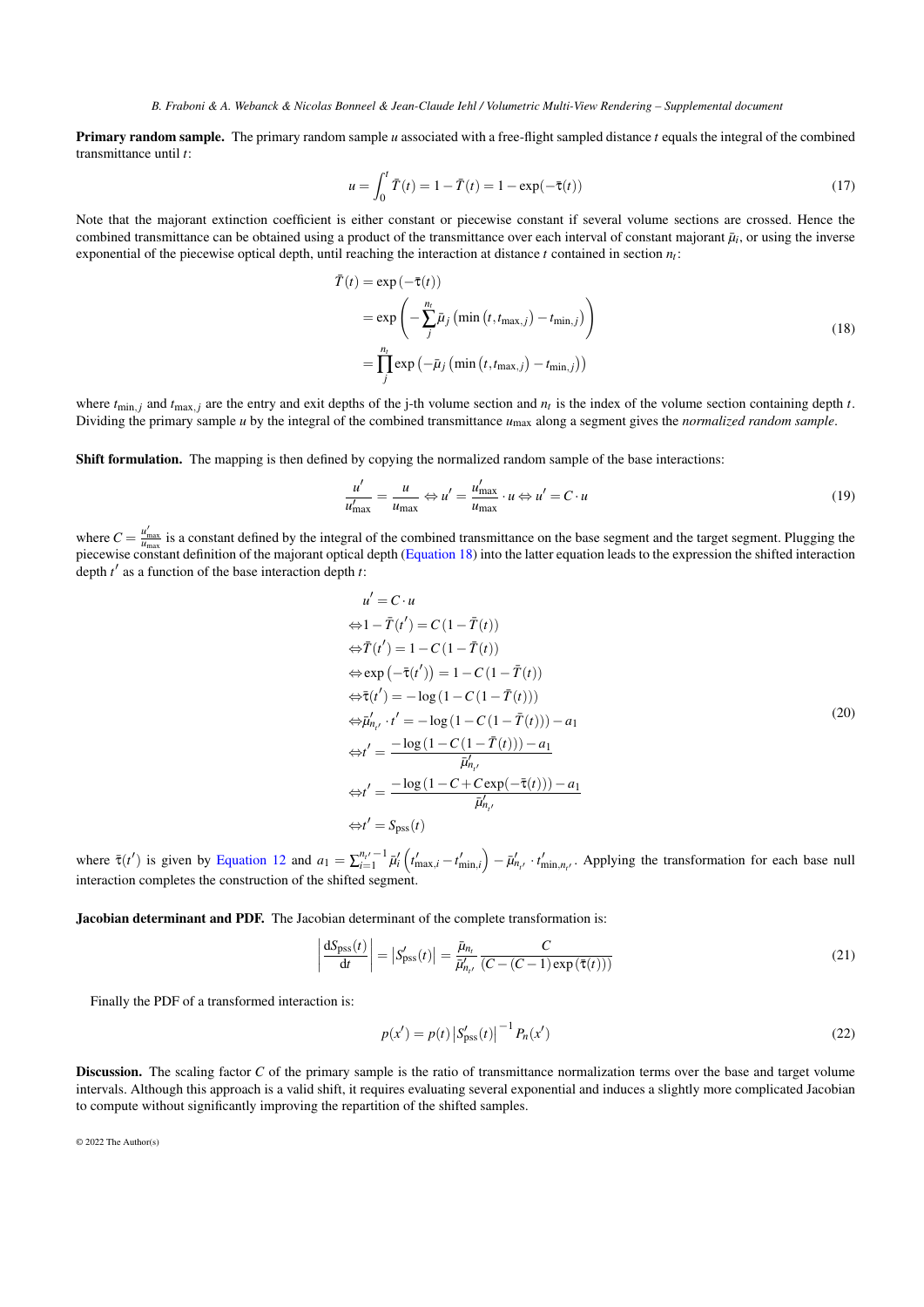#### <span id="page-6-0"></span>3. Results and comparison

This section comments the graphs from [Figure 3.](#page-7-0) A source segment on the domain  $[0,9]$  is depicted in the top row (green curves) with its associated majorant  $\bar{\mu}$ , null  $\mu_n$  and real  $\mu$  extinction coefficients (top left), majorant  $\bar{\tau}$  and real  $\tau$  optical depths (top center) and densities of majorant, real and null interactions (top right). Note that we use varying extinctions that simulate heterogeneous media. A second target segment on the domain [0,3] is depicted in the second row (red curves) with its associated extinction coefficient (left), optical depth (center) and distributions of real and null interactions (right). Our shift mappings operators aim at mapping the free-flight distributions of the source segment towards the target segment. The first mapping operates on raw depths (*S*raw – blue curves), and results in a rescaling of the depth with a constant Jacobian (third row left), and thus in a stretch of the source distributions (fourth to bottom rows left). The second mapping operates on majorant optical depths (orange curves), and results in a rescaling of the majorant optical depth with a piecewise constant Jacobian (*S*mod – third row center), and thus in a piecewise stretch of the source distributions (fourth to bottom rows center). The last mapping operates on primary samples (brown curves), and results in a rescaling of the primary samples with a more complex Jacobian (*S*pss – third row right), and thus more complex transformation of the source distributions (fourth to bottom rows right) but still resembling the base shape.

#### <span id="page-6-1"></span>4. Conclusion

We presented three new shift mappings of free-flight samples medium interactions and their Jacobian derivations, that can be used in path reusing application. These mappings allows path reusing within dense heterogeneous participating media.

All shifts allow for remapping distributions from an arbitrary source medium segment, to an arbitrary target medium segment. However, by construction none of them perfectly matches the true distributions of real interactions or null interactions, since we can not construct the ideal mappings from these two distributions to the target ones. Some methods such as optimal transport or dynamic numerical inversion could solve this problem of remapping between complex distributions. However, these methods would be too computationally intensive for our use case where we deal with a large number of medium segments and shift operations.

Instead, our mappings rely on geometric quantities available in close form (e.g. raw distances, combined transmittance and majorant extinction coefficient). Hence, we do not expect them to perfectly match the target distributions (real or null).

Raw depth shift mapping In practice, the raw depth shift mapping *S*raw results in shifted distributions that closely resemble the source distributions. Although this is not desired for a general purpose mapping as the target distributions may be very different, this mapping works best when the source and target distributions are close to each others.

**Primary sample shift mapping** The primary sample shift mapping  $S_{\text{DSS}}$  instead better spread the shifted distributions to perfectly match the target majorant density. However, we aim at matching the true distribution of real or null interactions for path reuse purpose (we shift null and real interactions), which is not achieved with this mapping. Furthermore, it sometimes leads to oversampled regions at the end of the segment. Additionally its Jacobian is slightly more complex to evaluate than our other mappings.

Majorant optical depth shift mapping The optical depth shift mapping *S*<sub>mod</sub> is balanced between both: it better stretches than the raw depth by taking into account the local majorant coefficient, and most of the time better resembles the true distributions (real and null) than the primary sample shift mapping. Finally, it has a simple evaluation and Jacobian formula. We hence use the latter in our path reuse application as it is a good tradeoff between the quality of shifted real distributions and the complexity of evaluation.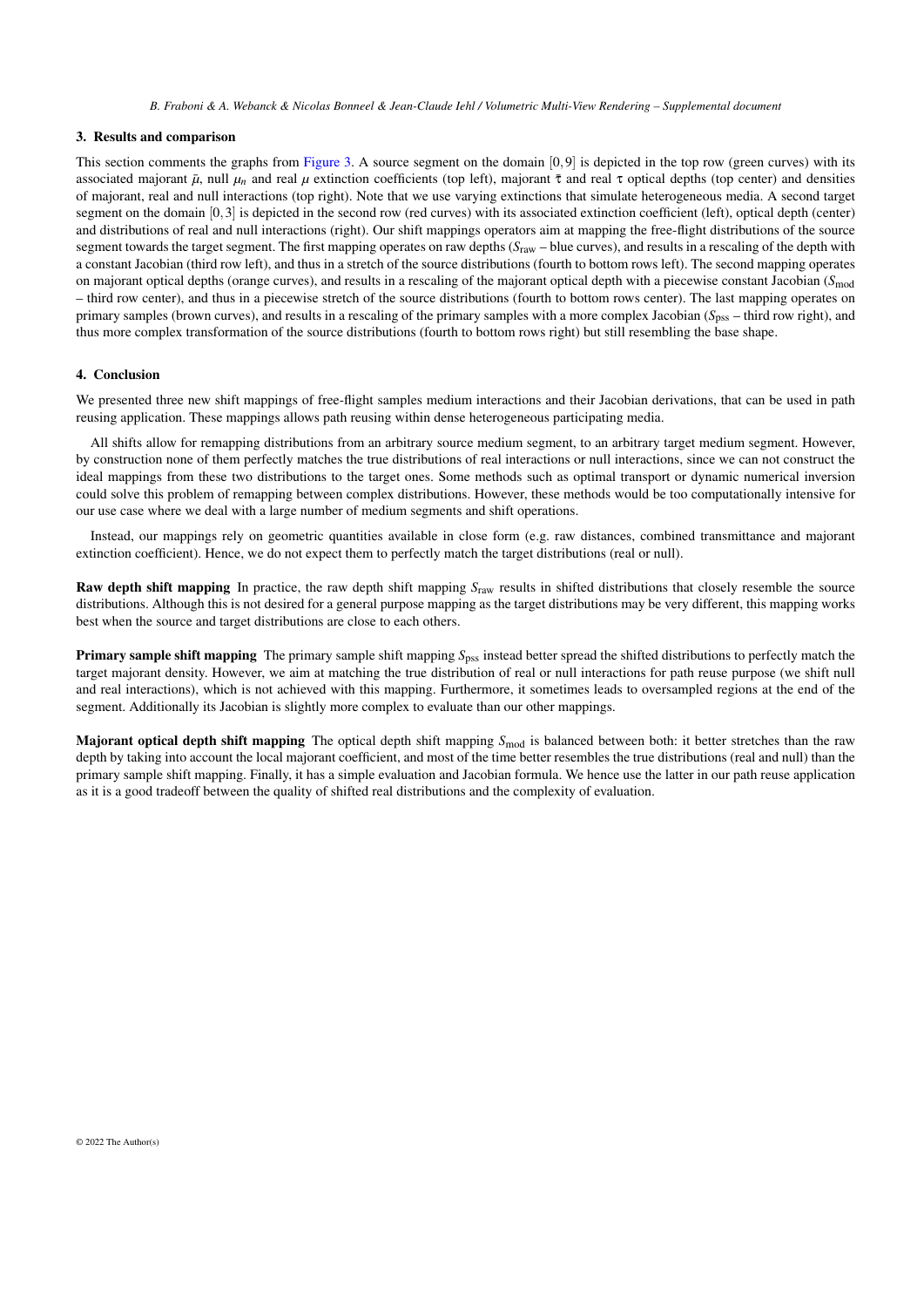<span id="page-7-0"></span>

*B. Fraboni & A. Webanck & Nicolas Bonneel & Jean-Claude Iehl / Volumetric Multi-View Rendering – Supplemental document*

Figure 3: *Comparison of our shift mappings on a test case.*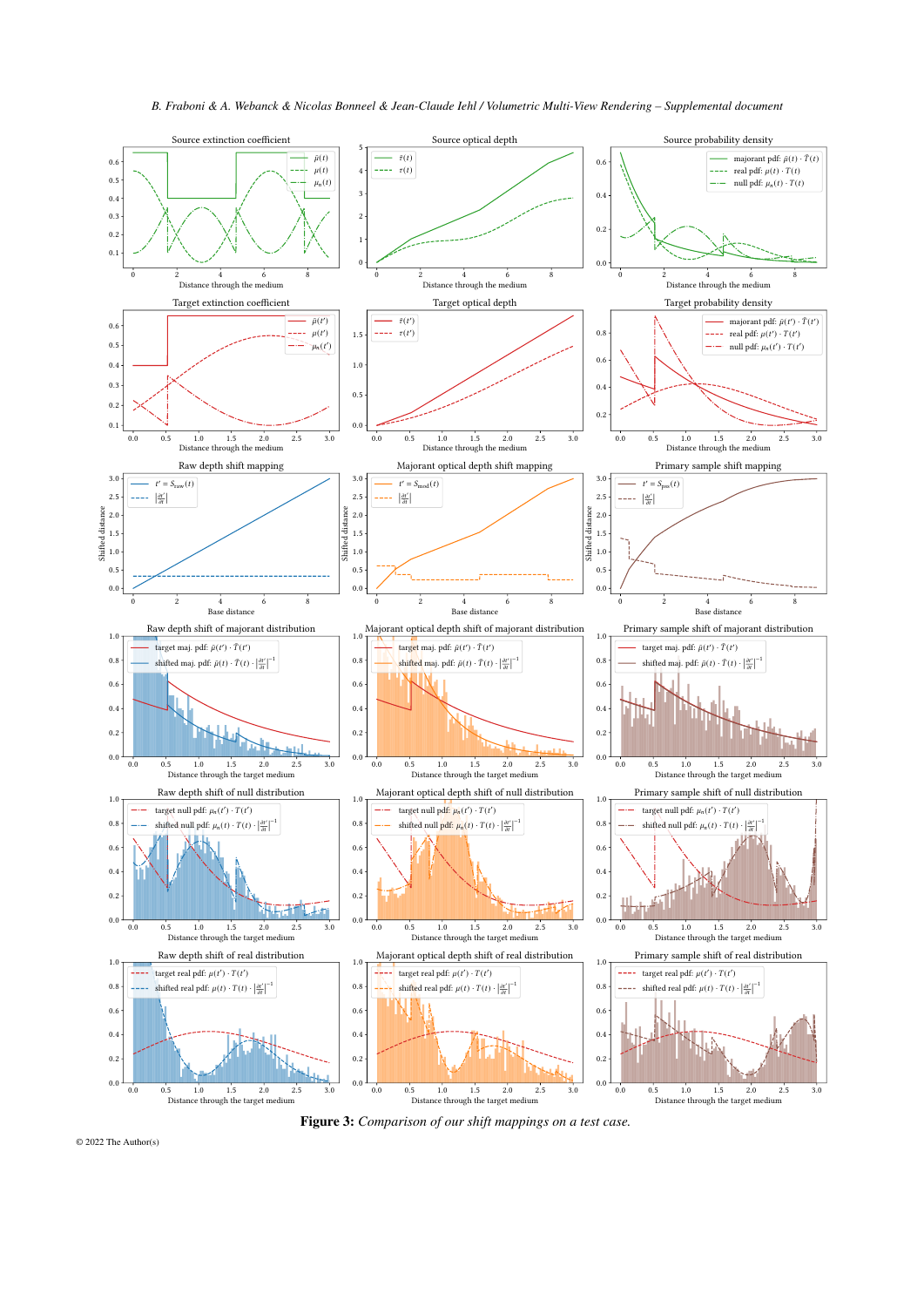# <span id="page-8-5"></span><span id="page-8-0"></span>PART TWO

# Computing multi-view weights

In the following section, the keyword *main* is used to reference the equations from the article body. We detail in the following sections the complete derivations of both multiple importance sampling (main, Alg. 1, line 15) and multiple weighted importance sampling (main, Eq. 23 and Alg. 2, line 15) weights.

#### <span id="page-8-1"></span>5. MIS weights

Denoting  $w_{i\rightarrow j,\text{mis}}(\bar{\mathbf{x}}_i)$  the weight for path  $\bar{\mathbf{x}}_i$  reaching pixel *j* that results from transforming the base path  $\bar{\mathbf{x}}_i$  from pixel *i*, we develop the classic MIS balance heuristic weighting functions [?] using the pdfs as defined in the main document (main, Eq. 11 and 12):

$$
w_{i\rightarrow j,\text{mis}}(\bar{\mathbf{x}}_j) = \frac{p_{i\rightarrow j}(\bar{\mathbf{x}}_j)}{\sum_k p_{k\rightarrow j}(\bar{\mathbf{x}}_j)} = \frac{\frac{p_{i\rightarrow j}(\bar{\mathbf{x}}_j)}{p_{i\rightarrow j}(\bar{\mathbf{x}}_j)}}{\sum_k \frac{p_{k\rightarrow j}(\bar{\mathbf{x}}_j)}{p_{i\rightarrow j}(\bar{\mathbf{x}}_j)}} = \frac{1}{\sum_k \frac{p_{k\rightarrow j}(\bar{\mathbf{x}}_j)}{p_{i\rightarrow j}(\bar{\mathbf{x}}_j)}} = \frac{1}{\sum_k \frac{c_k q_k(\bar{\mathbf{x}}_k) |S'_{k\rightarrow j}(\bar{\mathbf{x}}_k)|^{-1}}{c_i q_i(\bar{\mathbf{x}}_k) |S'_{k\rightarrow j}(\bar{\mathbf{x}}_k)|^{-1}}}.
$$
\n(23)

Next we show that the above equation reduces to a form that does not depend on *j*, enforcing the fact the the MIS weight is unique for a given base path  $\bar{\mathbf{x}}_i$ . We use the chain rule  $|S'_{a\to b}(\bar{\mathbf{x}}_a)| \cdot |S'_{b\to c}(\bar{\mathbf{x}}_b)| = |S'_{a\to c}(\bar{\mathbf{x}}_a)|$  to expand the latter equation, which leads to:

$$
w_{i \to j, \text{mis}}(\bar{\mathbf{x}}_j) = \frac{1}{\sum_k \frac{c_k q_k(\bar{\mathbf{x}}_k) |S'_{k \to j}(\bar{\mathbf{x}}_k)|^{-1}}{\sum_k \frac{c_k q_k(\bar{\mathbf{x}}_k) |S'_{k \to j}(\bar{\mathbf{x}}_j)|^{-1}}{\sum_j \frac{S'_{j \to k}(\bar{\mathbf{x}}_j)|^{-1}}{|S'_{j \to k}(\bar{\mathbf{x}}_j)|^{-1}}} = \frac{1}{\sum_k \frac{c_k q_k(\bar{\mathbf{x}}_k) |S'_{k \to k}(\bar{\mathbf{x}}_k)|^{-1}}{c_i q_i(\bar{\mathbf{x}}_i) |S'_{i \to k}(\bar{\mathbf{x}}_j)|^{-1}}} = \frac{1}{\sum_k \frac{p_{k \to k}(\bar{\mathbf{x}}_k)}{p_{i \to k}(\bar{\mathbf{x}}_k)}} = \frac{1}{S_r}
$$
(24)

where  $S_r$  is the sum of ratios of the base and shifted pdf (main, Eq. 11 and 12) from Alg. 1 in the main document. In the case of the power heuristic, the ratios should be elevated at the desired power  $\alpha$ :

<span id="page-8-4"></span>
$$
w_{i \to j, \text{mis}, \alpha}(\bar{\mathbf{x}}_j) = \frac{1}{\sum_k \left(\frac{p_{k \to k}(\bar{\mathbf{x}}_k)}{p_{i \to k}(\bar{\mathbf{x}}_k)}\right)^{\alpha}} = \frac{1}{S_{r, \alpha}}
$$
(25)

#### <span id="page-8-2"></span>6. MWIS weights

<span id="page-8-3"></span>Denoting  $w_{i\rightarrow j, \text{mus}}(\bar{x}_j)$  the weight for path  $\bar{x}_j$  reaching pixel *j* that results from transforming the base path  $\bar{x}_i$  from pixel *i*, we develop the balance heuristic MWIS weighting functions (main, Eq. 18) using the pdfs as defined in the main document (main, Eq. 11 and 12) and Eq. [24:](#page-8-4)

$$
w_{i \to j, \text{mwis}}(\bar{\mathbf{x}}_j) = w_{i \to j, \text{mis}}(\bar{\mathbf{x}}_j) \cdot w_{i \to j, \text{wis}}(\bar{\mathbf{x}}_j) = \frac{1}{S_r} \cdot \frac{p_{j \to j}(\bar{\mathbf{x}}_j)}{p_{i \to j}(\bar{\mathbf{x}}_j)}
$$
(26)

where  $p_{i\rightarrow j}(\bar{x}_j)$  is the source pdf and  $p_{i\rightarrow j}(\bar{x}_j)$  is the target pdf within the WIS framework.